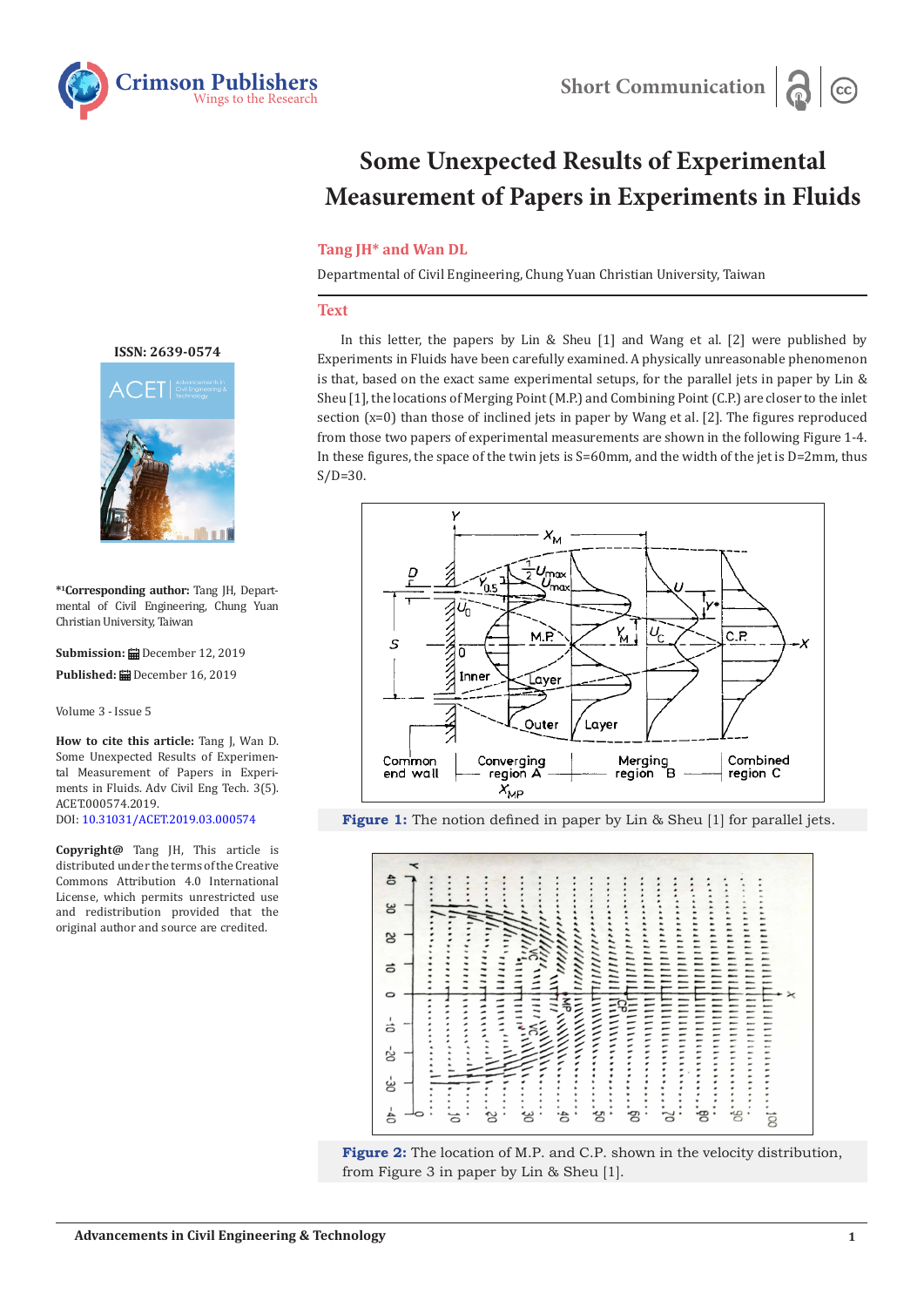

Figure 3: The notion defined in paper by Wang et al. [2] for inclined jets.



**Figure 4:** The location of M.P. and C.P. shown in the velocity distribution, from Figure 3 of paper by Wang et al. [2]. (For inclined angle,  $\theta = 9^\circ$ )

According to the experimental results, the positions of vortex center (V.C.), merging point, and combining point of both parallel and inclined dual jets are listed in Table 1. It's interesting to find out that for the same experimental setup for inflow  $(Q=10m^3/min)$ 

and domain conditions, the positions, M.P. and C.P., of parallel dualjet flow are closer to the inlet section (x=0) than those of inclined dual-jet flow. This result seems unreasonable and may need to be explained by the authors.

|  |  |  |  | Table 1: Experimental measurements of V.C., M.P., and C.P. for S/D=30 with different inclined angels. |
|--|--|--|--|-------------------------------------------------------------------------------------------------------|
|--|--|--|--|-------------------------------------------------------------------------------------------------------|

| <b>Inclined Angel</b>                  | (Vortex Center, V.C.) |       | (Merging Point, M.P.) | (Combining Point, C.P.) |
|----------------------------------------|-----------------------|-------|-----------------------|-------------------------|
|                                        | X/D                   | Y/D   | X/D                   | X/D                     |
| $(\theta=0^\circ)$ Lin & Sheu [1]      | 15                    | h     | 22.5                  | 30.5                    |
| $(\theta = 9^{\circ})$ Wang et al. [2] | 22.5                  | 0.133 | 28.75                 | 52.5                    |